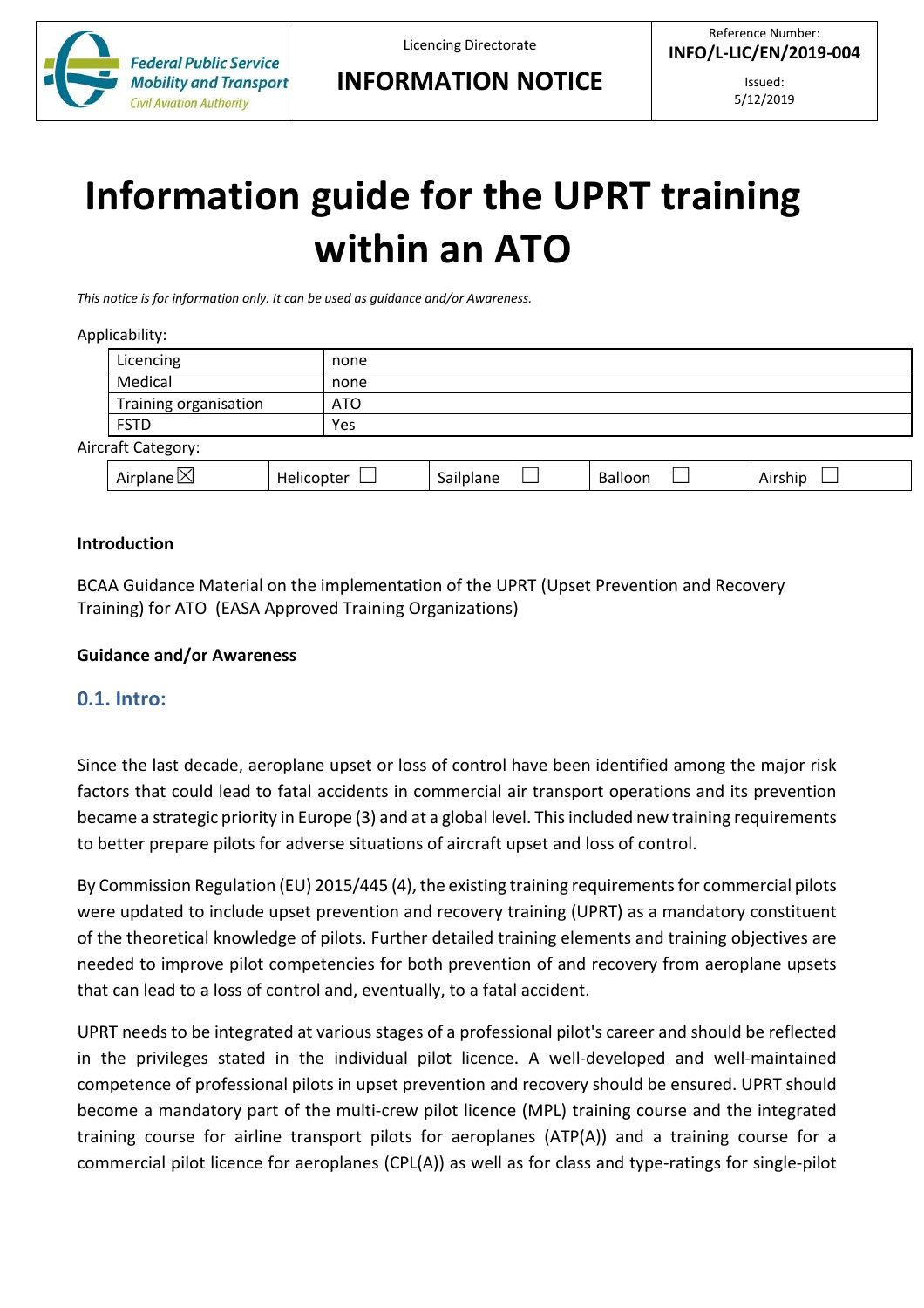

aeroplanes operated in multi-pilot operations, single-pilot non-high-performance complex, highperformance complex aeroplanes and multi-pilot aeroplanes ratings. In order to allow pilots to develop advanced competencies in upset prevention and recovery, the relevant training course should include related air exercises in an aeroplane.

This document intends to give an overview of the regulatory framework, the deadlines that are applicable and the procedures to be followed.

### **0.2. Definitions:**

"Aerobatic flight" means an intentional manoeuvre involving an abrupt change in an aircraft's attitude, an abnormal attitude, or abnormal acceleration, not necessary for normal flight or for instruction for licences, certificates, or ratings other than the aerobatic rating.

"Aeroplane upset" means an undesired airplane state characterized by unintentional divergences from parameters normally experienced during operations. An airplane upset may involve pitch and/or bank angle divergences as well as inappropriate airspeeds for the conditions. Note: undesired airplane state is defined in the Line Operations Safety Audit (LOSA) manual, ICAO Doc 9803, 1st edition. Deviations from the desired airplane state will become larger until action is taken to stop the divergence. Return to the desired airplane state can be achieved through natural airplane reaction to accelerations, autoflight system response or pilot intervention.

"Aeroplane upset prevention and recovery training" (UPRT) means training consisting of:

- aeroplane upset prevention training: a combination of theoretical knowledge and flying training with the aim of providing flight crew with the required competencies to prevent aeroplane upsets; and
- aeroplane upset recovery training: a combination of theoretical knowledge and flying training with the aim of providing flight crew with the required competencies to recover from aeroplane upsets.

'Negative training' refers to training which unintentionally introduces incorrect information or invalid concepts, which could actually decrease rather than increase safety.

'Negative transfer of training' refers to the application (and 'transfer') of what was learned in a training environment (i.e. a classroom, an FSTD) to normal practice, i.e. it describes the degree to which what was learned in training is applied to actual, normal practices. In this context, negative transfer of training refers to the inappropriate generalisation of knowledge and skills to a situation or setting in normal practice that does not equal the training situation or setting.

"Surprise" means the emotionally-based recognition of a difference in what was expected and what is actual.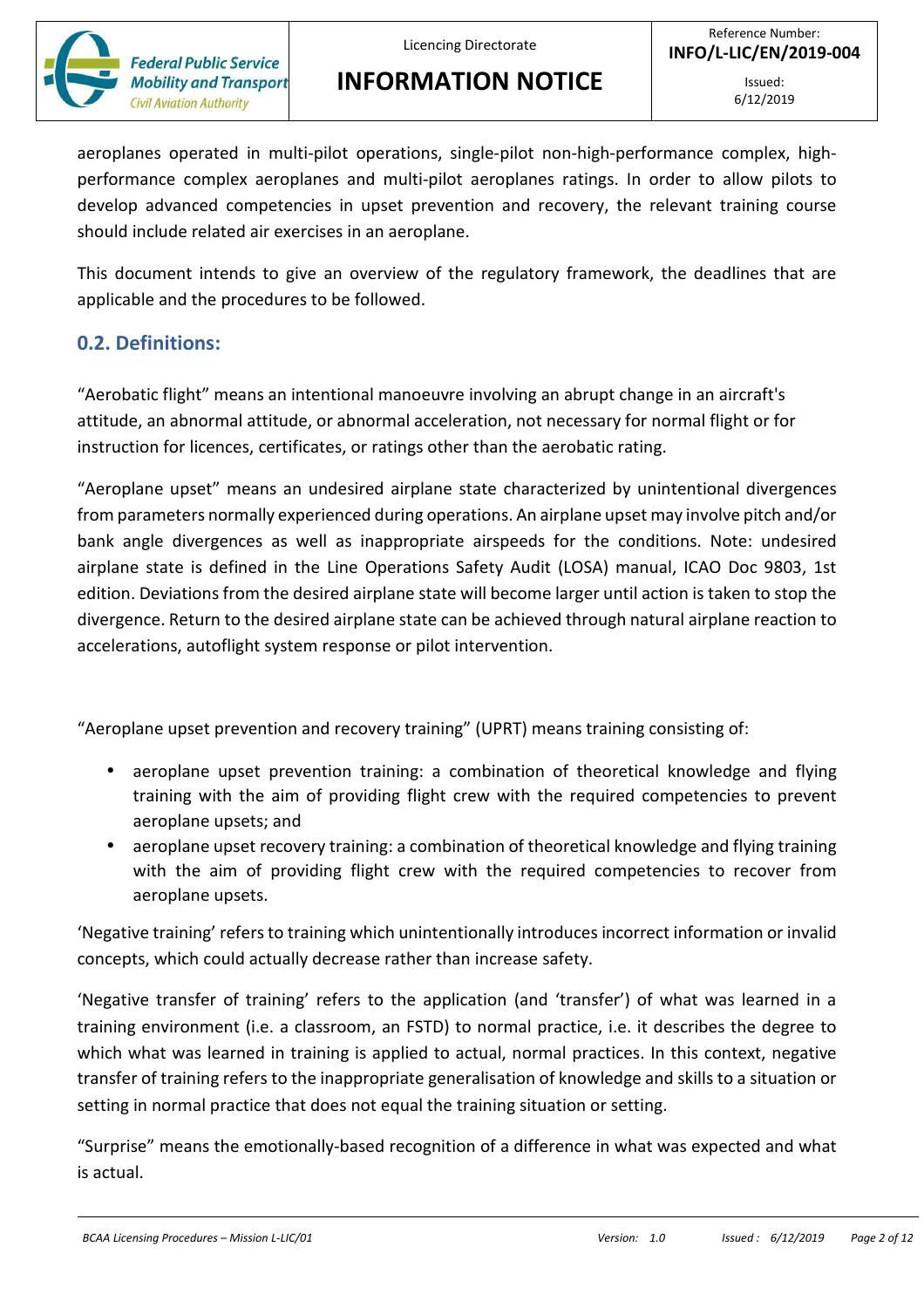Licencing Directorate

**INFORMATION NOTICE**



"Startle" means the initial short-term, involuntary physiological and cognitive reactions to an unexpected event that commence the normal human stress response.

"Stress" (response)means the response to a threatening event that includes physiological, psychological and cognitive effects. These effects may range from positive to negative and can either enhance or degrade performance.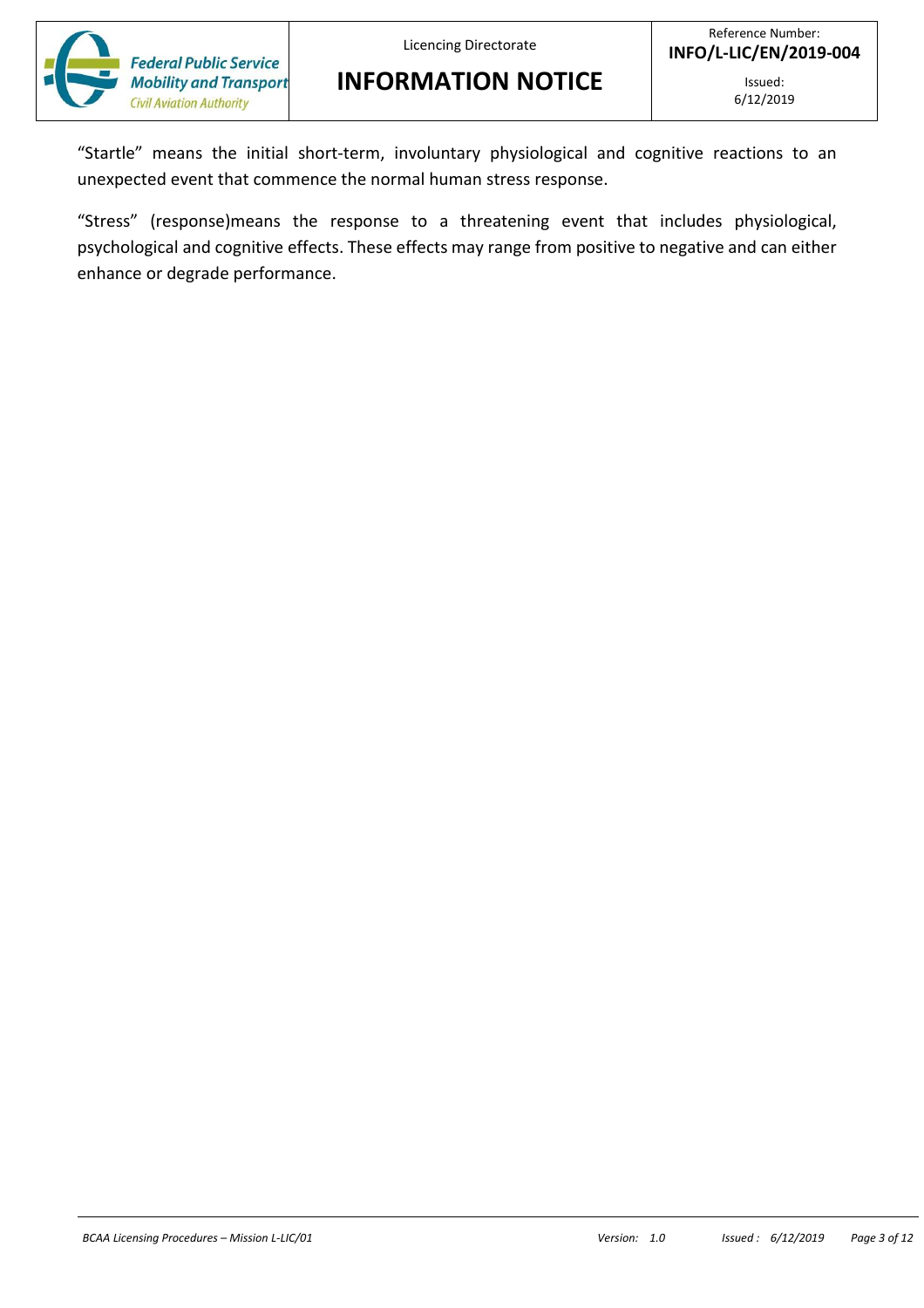Licencing Directorate

**INFORMATION NOTICE**

# **CHAPTER 1: Legal basis**

- COMMISSION IMPLEMENTING REGULATION (EU) 2018/1974 of 14 December 2018 amending Regulation (EU) No 1178/2011 laying down technical requirements and administrative procedures related to civil aviation aircrew pursuant to Regulation (EU) 2018/1139 of the European Parliament and of the Council
- EXECUTIVE DIRECTOR DECISION 2018/006/R of 03 may 2018 issuing the Certification Specifications for Aeroplane Flight Simulation Training Devices 'CS-FSTD(A) — Issue 2'
- ICAO document 10011

### **CHAPTER 2: Applicability**

Upset prevention and recovery training shall become a mandatory part of the following training courses :

- Integrated ATP training
- MPL training
- CPL-IR(A) integrated training
- CPL(A) integrated training
- CPL(A) modular training
- Class or type rating for:
	- o single-pilot aeroplanes operated in multi-pilot operations
	- o single-pilot non-high-performance complex aeroplanes
	- o single-pilot high-performance complex aeroplanes
	- o multi-pilot aeroplanes
- TRI/SFI(A) training course

The EU regulation N°2018/1974 implements a new training course "Advanced UPRT" requiring approval for ATO.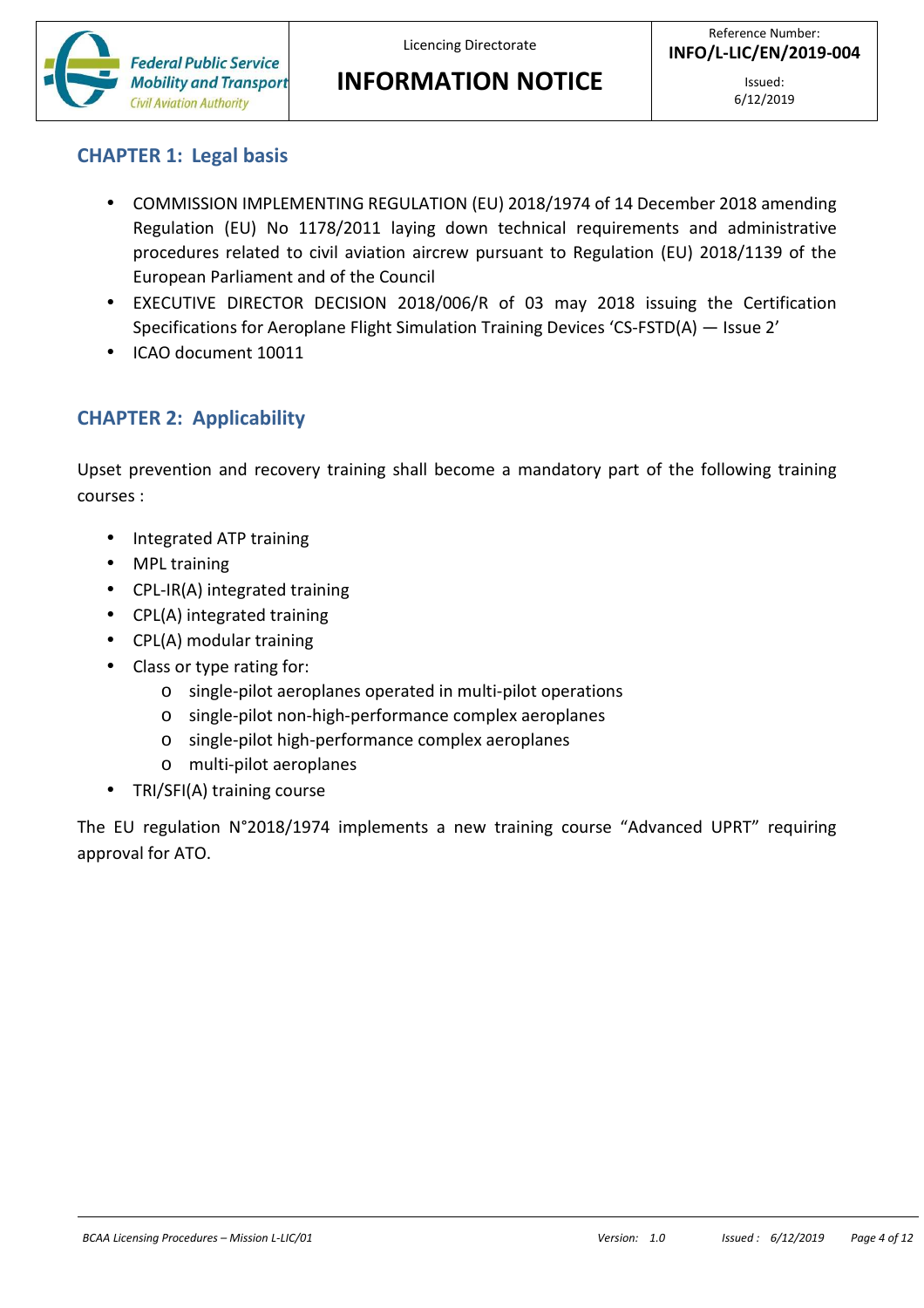

# **CHAPTER 3: Training manuals**

### **3.1. New training manuals**

As from 20 December 2019, all new Training Manuals , for the above mentioned courses, submitted by an ATO will have to be compliant with the UPRT requirements of the amended AIRCREW regulation

# **3.2. Updates on previously accepted training manuals**

As from 20 December 2019, all concerned approved training courses starting within an ATO will have to be compliant with the UPRT requirements of the amended AIRCREW regulation. The amended training manuals will have to be submitted and accepted by the BCAA before the start of the training.

All previously approved training courses started before 20 December 2019 must be completed (including testing and checking) by 20 December 2021.

The FSTD used for UPRT training in an ATO must be qualified against the requirements laid down in CS-FSTD(A) Issue 2.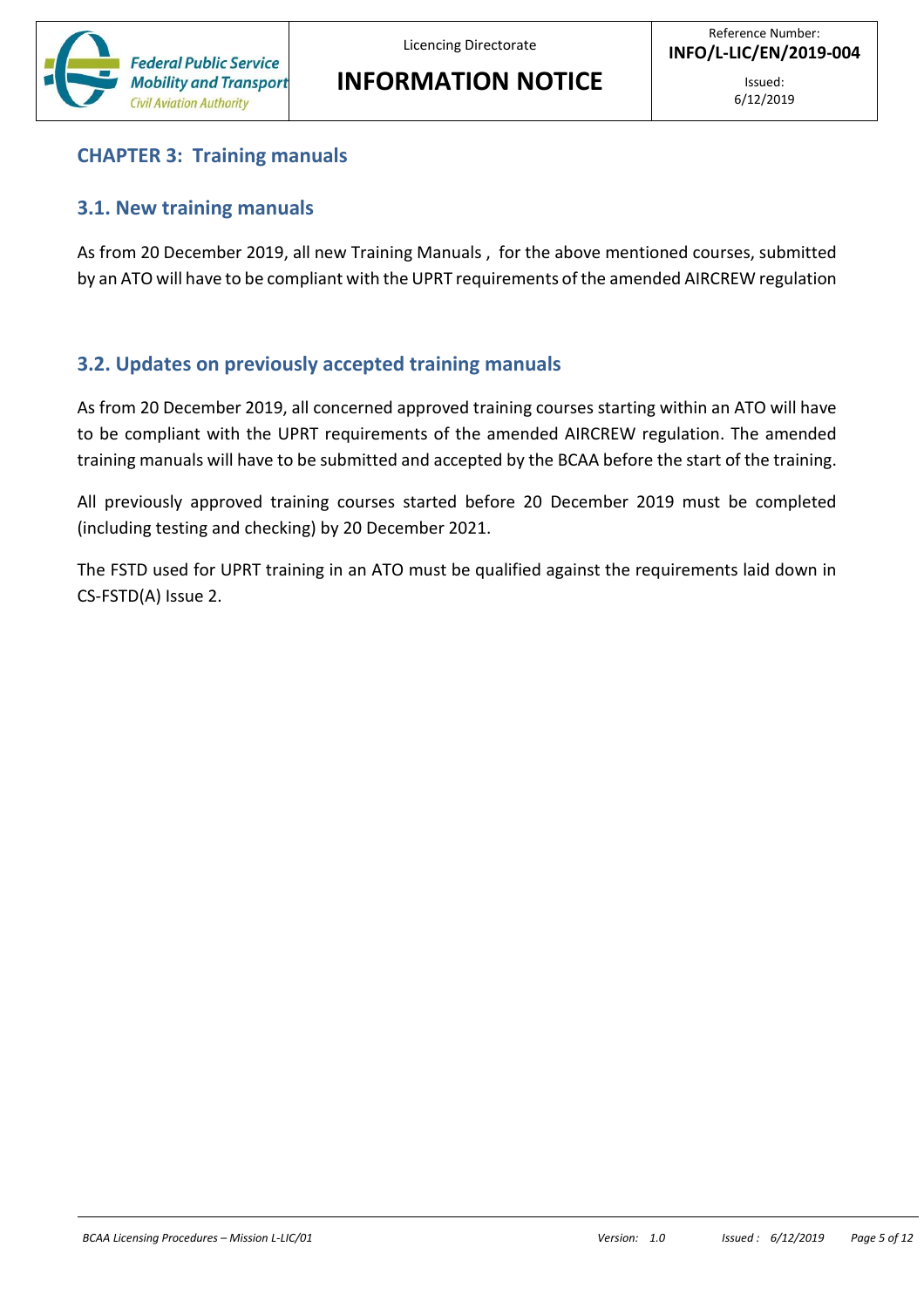

#### **CHAPTER 4: UPRT Training**

#### **4.1. Basic UPRT**

Refer to Part-FCL AMC2 to Appendix 3; AMC1 to Appendix 5: BASIC UPRT FOR AEROPLANE ATP INTEGRATED, CPL/IR INTEGRATED, CPL INTEGRATED AND CPL MODULAR COURSES AS WELL AS MPL COURSE PHASES 1 TO 3

### **4.2. Advanced UPRT**

FCL.745.A Advanced UPRT – Aeroplanes

The advanced UPRT course shall be completed at an ATO and shall comprise at least:

- 5 hours of theoretical knowledge instruction;
- Pre-flight briefings and postflight debriefings; and
- 3 hours of dual flight instruction with a flight instructor for aeroplanes FI(A) qualified in accordance with point FCL.915(e) and consisting of advanced UPRT in an aeroplane qualified for the training task.

Upon completion of the UPRT course, applicants shall be issued with a certificate of completion by the ATO.

The course content is described in Part-FCL AMC1 FCL.745.A

Instructors should understand that all-attitude/on-aeroplane upset recovery exercises serve primarily as resilience-builder. In other words, the training serves mainly human-factor training objectives and not only flying skills training

In order to increase the applicant's resilience related to the handling of aeroplane upsets, the advanced UPRT course needs to include the development of confidence and competence in recognising and recovering safely from upsets under the presence of the real human factors. Such confidence building is specifically addressed by successfully overcoming natural stress response (startle and surprise) and being able to perform critically important counter-intuitive actions.

The instructor must understand that UPRT and aerobatics training are different.

#### FCL.725.A

Applicants for the issue of:

- a first class or type rating on a single-pilot aeroplane seeking the privilege to operate the aeroplane in multi-pilot operations,
- a type rating for a complex single-pilot classified as a high performance aeroplane,
- the first type rating course for multi-pilot aeroplane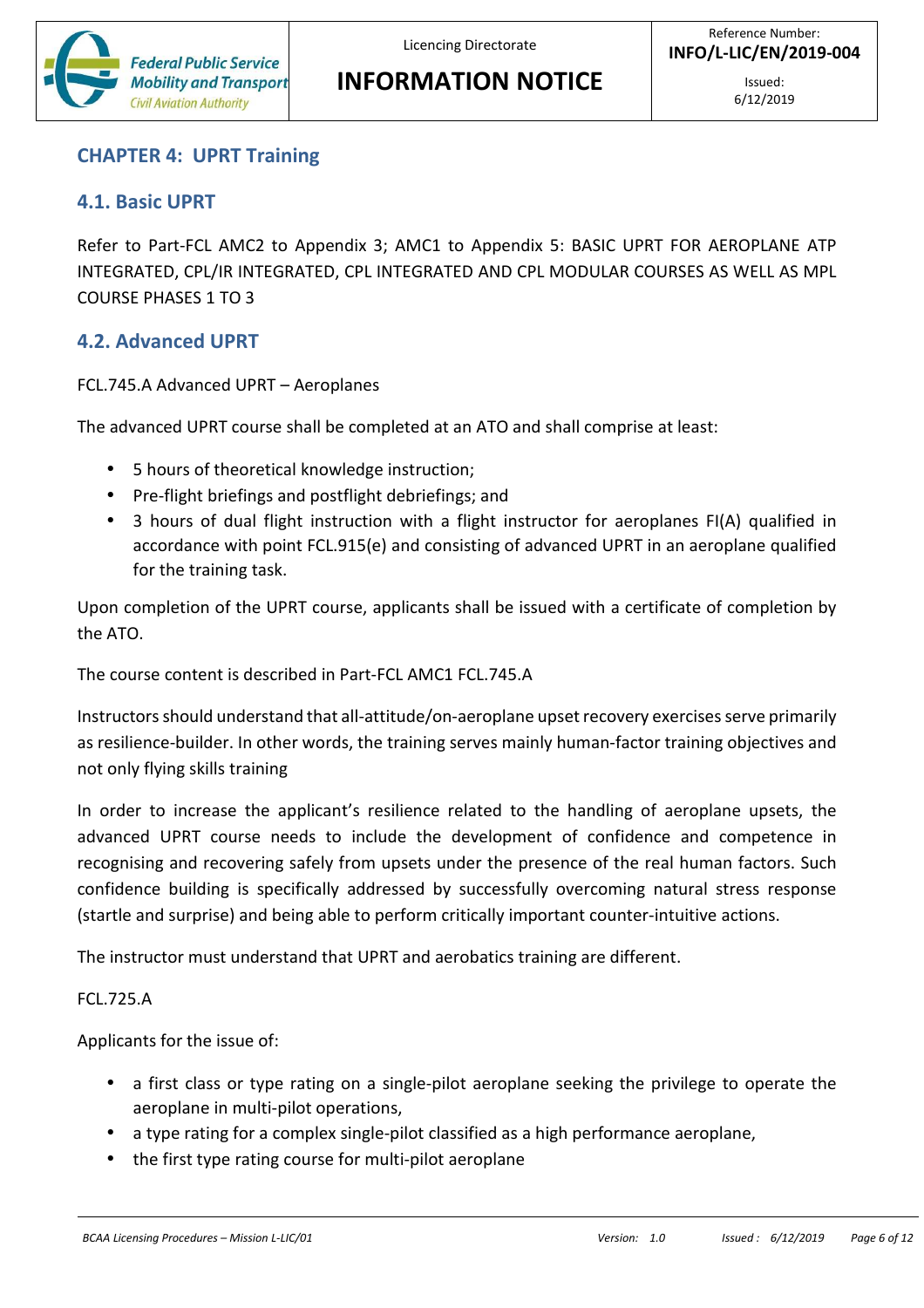

shall have completed an approved Advanced UPRT course at an ATO.

In cases where the ATO wants to offer Advance UPRT as a stand alone module, the ATO certificate will be amended. For integrated training, where UPRT training is mandatory, the ATO will submit an updated training manual and the certificate will not be amended.

### **4.3. Specific UPRT**

FCL.725.A

For single-pilot non-high-performance complex aeroplanes, single-pilot high-performance complex aeroplanes and multi-pilot aeroplanes, the training courses shall include UPRT theoretical knowledge and flight instruction related to the specificities of the relevant class or type.

The course content can be found in

- AMC2 ORA.ATO.125
- GM1 ORA.ATO.125
- Part-FCL Appendix 9 TMGs and single-pilot aeroplanes, except for high-performance complex aeroplanes – Section 7
- Part-FCL Appendix 9 Muti-Pilot aeroplanes and single-pilot high performance complex aeroplanes – Section 3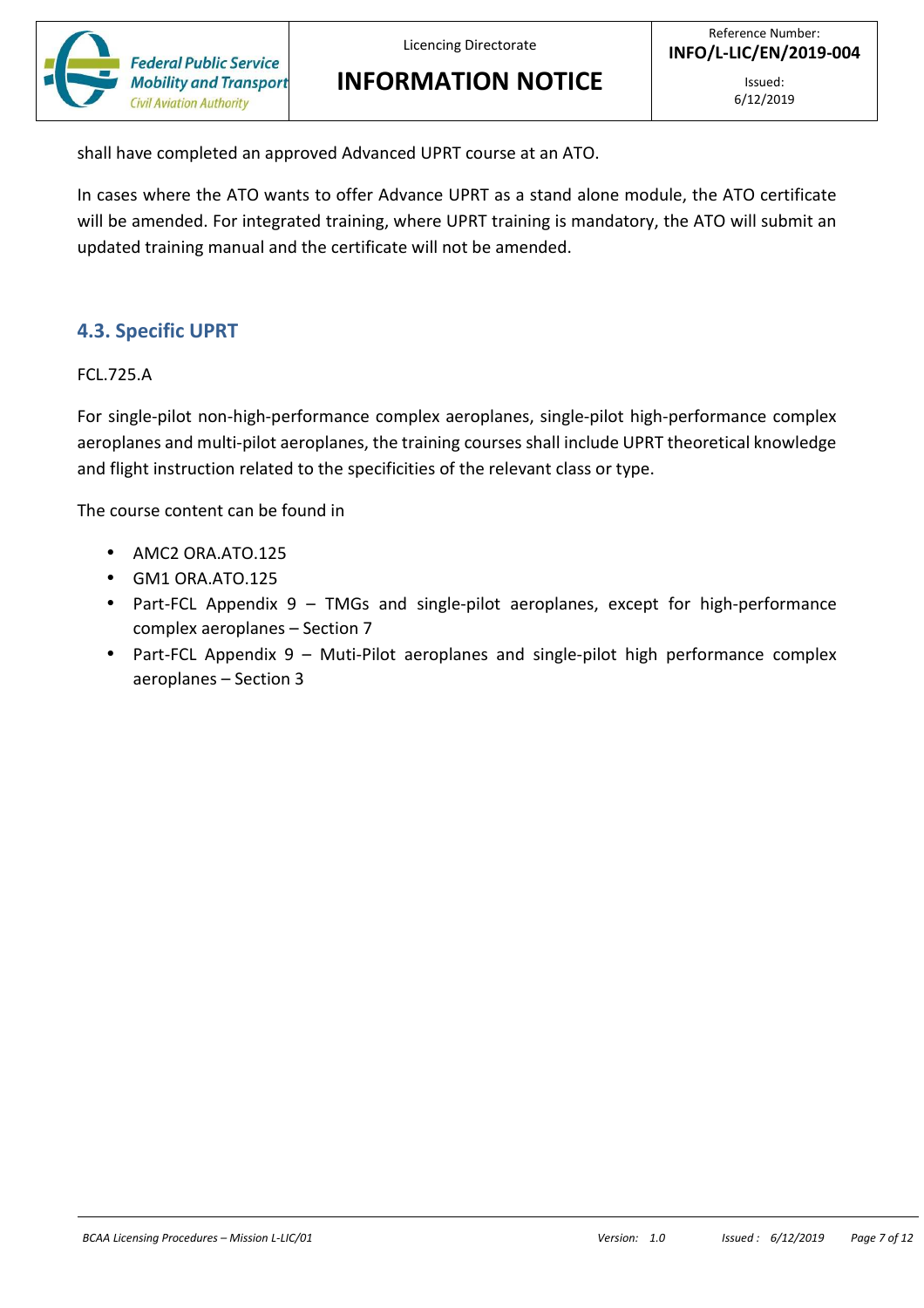

# **CHAPTER 5: Instructor Training**

### **5.1. Advanced UPRT**

Part-FCL.915 (e) Additional requirements for FI instructing for Advanced UPRT:

- have at least 500 hours of flight time as pilots of aeroplanes, including 200 hours of flight instruction;
- have completed a UPRT instructor training course at an ATO, during which the competence of applicants shall have been assessed continuously; and
- upon completion of the course, have been issued with a certificate of course completion by the ATO, whose Head of Training (HT) shall have entered the privileges to instruct for Advanced UPRT in the logbook of the applicants.

The content for the Advanced UPRT instructor training course can be found in:

- AMC1 FCL.915(e) General prerequisites and requirements for instructors ADDITIONAL REQUIREMENTS FOR INSTRUCTING IN A TRAINING COURSE IN ACCORDANCE WITH FCL.745.A
- GM1 FCL.915(e) General prerequisites and requirements for instructors ADDITIONAL REQUIREMENTS FOR INSTRUCTING IN A TRAINING COURSE IN ACCORDANCE WITH FCL.745.A
- AMC2 FCL.915(e) General prerequisites and requirements for instructors.

According to Part-FCL.900 (b) (1)(ii) The BCAA will grant privileges to instruct for advanced UPRT to a restricted amount of FI, in order to allow ATO's to start with advanced UPRT training. The ATO's with an approved advanced UPRT course will propose a list of instructors with extensive experience directly related to UPRT (Military Pilots, Aerobatic rating). The BCAA has the ultimate authority to accept or not the proposed flight instructors.

# **5.2. Refresher training**

The privileges to instruct for Advanced UPRT shall only be exercised if instructors have, during the last year, received refresher training at an ATO during which the competence required to instruct on a course in accordance with point FCL.745.A is assessed to the satisfaction of the HT.

AMC1 Part-FCL 915(e)(2) lays down the requirements, the ATO will establish a case-by-case compliant training scheme.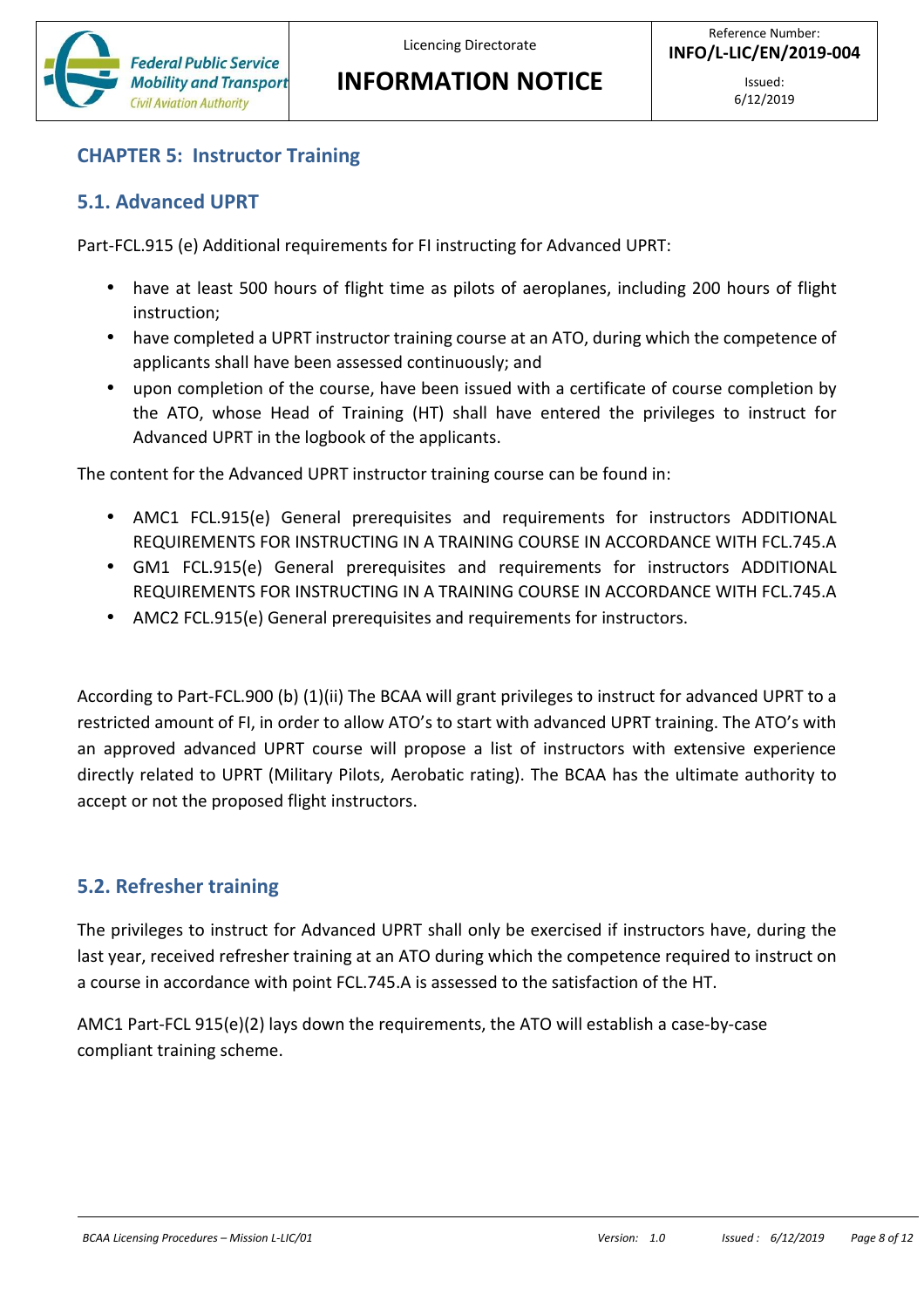

#### **5.3. Instructor for instructors**

Part-FCL 915 e) (3)

The instructors holding the privileges to instruct for Advanced UPRT may act as instructors for an advanced UPRT instructor course provided that they:

- Have 25 hours of flight instruction experience during advanced UPRT training;
- Have completed an assessment of competence for this privilege;
- Comply with the recency requirements for UPRT instructors.

The privileges shall be entered in the logbook of the instructors and will be signed by the examiner.

### **5.3. TRI/SFI**

The requirements for the training course are found in AMC1 Part-FCL.930.TRI TRI Upset Prevention and Recovery Training (UPRT) (ac). Existing TRI/SFI course will have to be amended to meet those new requirements.

For existing TRI/SFI the ATO will assess the gap between the existing UPRT knowledge and the new requirements laid down in the AMC and provide a bridge training with special emphasis on those items:

- understand the capabilities and limitations of the FSTD used for UPRT;
- be able to ensure that the training remains within the FSTD training envelope to avoid the risk of negative transfer of training;
- understand and be able to use the (instructor operating station) IOS of the FSTD in the context of effective UPRT delivery;
- understand and be able to use the FSTD instructor tools available for providing accurate feedback on pilot performance;
- understand the importance of adhering to the FSTD UPRT scenarios that have been validated by the training programme developer; and
- understand the missing critical human factor aspects due to the limitations of the FSTD and convey this to the student pilot(s) receiving the training.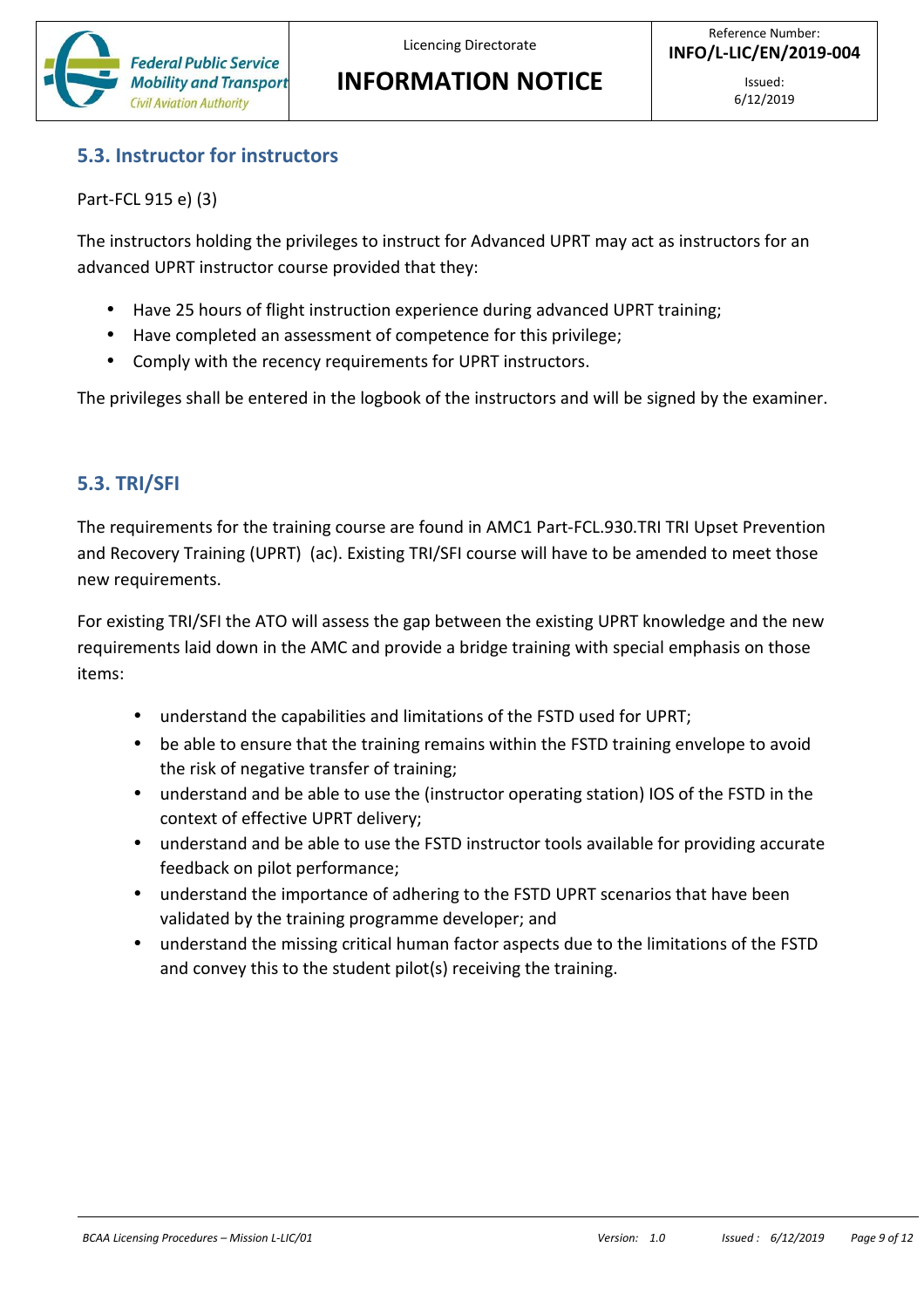

# **CHAPTER 6: Training Devices**

### **6.1. Training aeroplane**

Advanced UPRT should be delivered on a suitable aircraft to ensure that no negative transfer of learning to wider body occurs.

It is the responsibility of the ATO to demonstrate that the aircraft used for Advanced UPRT is adequate for the intended use.

It is the responsibility of the ATO to consult the Type Certificate holder of the aircraft about the intended UPRT usage.

There is presently no certification for "Training Aircraft". There are 3 categories:

- Normal category is non aerobatics (3.8G to -1.52g)
	- o Normal flying
	- o Stall (except whip stalls)
	- o Lazy 8, chandelles and steep turns or similar (60 AOB)
- Utility category (4.4g to -1.76g): same as normal category +
	- o Spin and lazy 8 up to 90° AOB.
- Aerobatic category: no limitations.

Due attention should be paid about training spin on aerobatic aircraft as this kind of aircraft will usually stop spinning faster than the utility category.

# **6.2. Training FSTD**

FSTD used in an approved course for UPRT training must be qualified according to UPRT elements listed in CS-FSTD(A) – Issue 2:

- For FSTD already qualified with CS-FSTD(A) Issue 2 as reference document, provided that no UPRT limitation exist on the certificate;
- For FSTD qualified with an older reference document, UPRT capabilities must be explicitly specified as additional capabilities on the certificate.

For sessions not covering UPRT elements, a FSTD without UPRT capabilities may be used, those sessions must clearly be identified by the ATO.

In all cases the ATO will submit to BCAA.ATO@mobilit.fgov.be a list of FSTD that will be used for specific UPRT training.

If for some reason the FSTD used for the training is not qualified in accordance with CS-FSTD(A) Issue 2, the ATO must introduce an exemption in a accordance with the flexible provisions of Art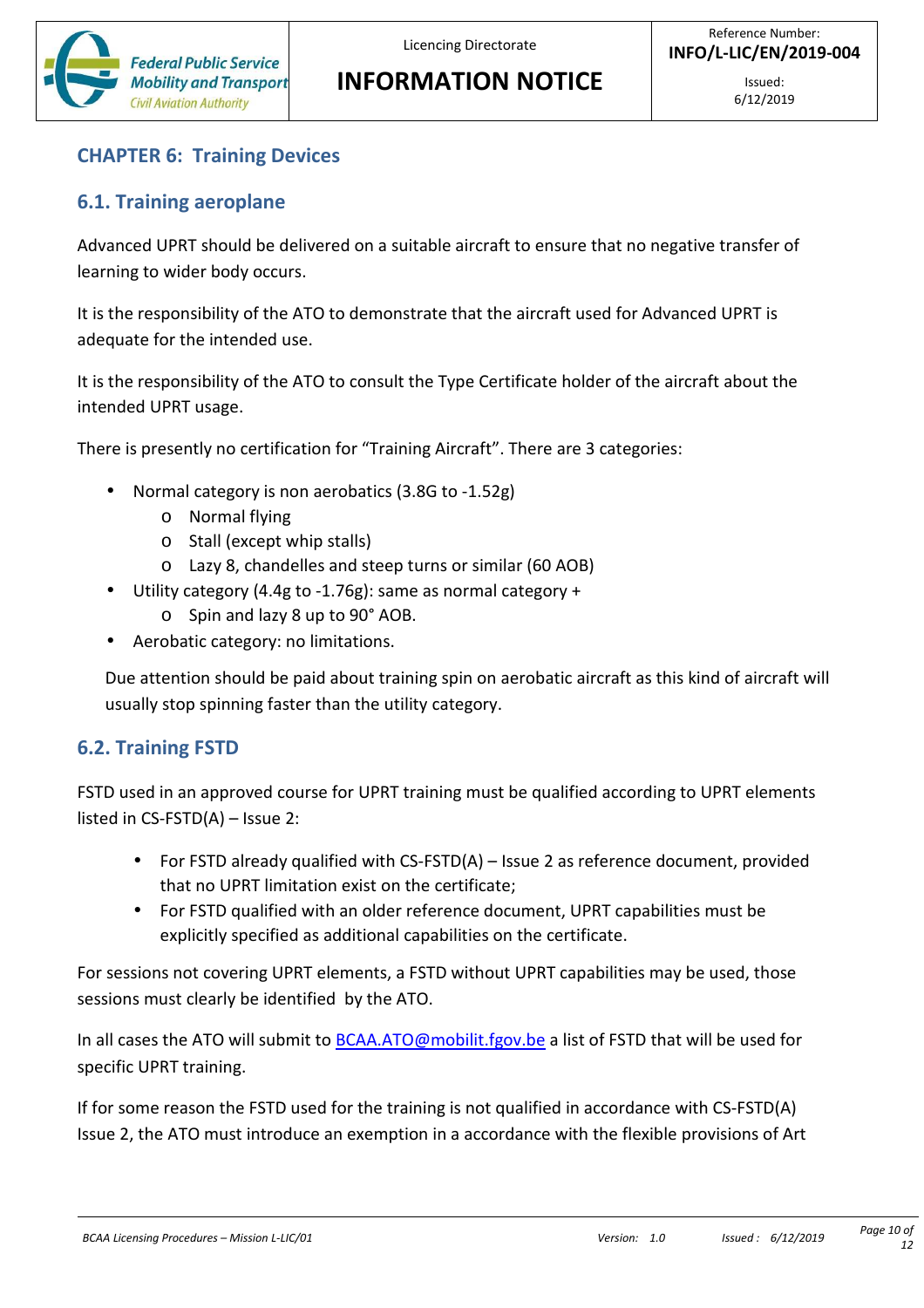

Licencing Directorate

**INFORMATION NOTICE**

71.1 of EC 2018/1139<sup>1</sup>. FSTD's not qualified in accordance with CS-FSTD issue 2 cannot be used for UPRT. The procedure on how to introduce an exemption can be found on the website of the Belgian CAA. Annex 1 to this document gives some guidance on how to develop an acceptable exemption.

#### **Entry into force and cancellation**

This information notice remains in force until further notice.

#### **Information and remarks:**

Remarks and questions related to this information leaflet can be send to : bcaa.ato@mobilit.fgov.be with "LEAFLET 2019-004" in the subject of the mail.

#### **Prepared by:**

Mr. Xavier De Rom

#### **Approval document :**

Philippe D'homme

Digitaal<br>
ondertekend door<br>
(Authentication)<br>
Fhilippe D'homme Datum: 2019.12.06<br>
Philippe D'homme Datum: 2019.12.06<br>
Director Licensing Directorate<br>
is according Directorate<br>
is a European Union Aviation Safety Agency,<br>
i ondertekend door Philippe D'homme (Authentication) Datum: 2019.12.06 13:54:16 +01'00'

Director Licensing Directorate

<sup>1</sup> **REGULATION (EU) 2018/1139 OF THE EUROPEAN PARLIAMENT AND OF THE COUNCIL of 4 July 2018 on common rules in**